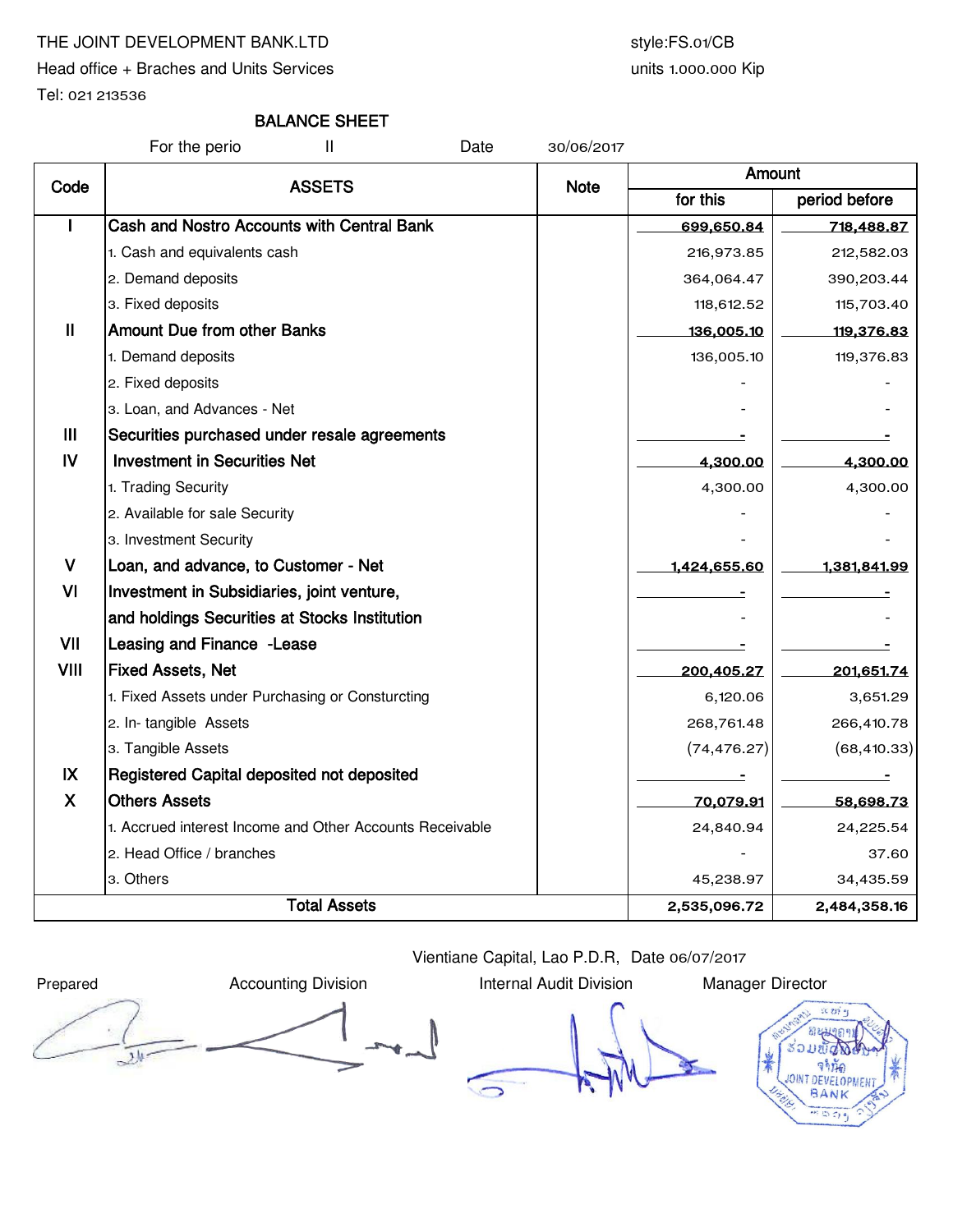## THE JOINT DEVELOPMENT BANK.LTD style:FS.01/CB

Head office + Braches and Units Services Tel: 021 213536

# units 1.000.000 Kip

### BALANCE SHEET

|                | For the perio<br>Ш<br>Date                                | 30/06/2017  |              |                     |  |
|----------------|-----------------------------------------------------------|-------------|--------------|---------------------|--|
| Code           | <b>LIABILITIES AND CAPILAL</b>                            | <b>Note</b> | Amount       |                     |  |
|                |                                                           |             | for this     | period before       |  |
|                | Debt Payable to other Banks and Financial                 |             | 53,105.08    | 87,688.81           |  |
|                | Institution                                               |             |              |                     |  |
|                | 1. Demand deposits                                        |             | 3,688.28     | 4,680.95            |  |
|                | 2. Fixed deposits                                         |             | 49,416.80    | 83,007.86           |  |
|                | 3. Borrowing Funds                                        |             |              |                     |  |
|                | 4. Other Debt Payable to Banks and Financial Institutions |             |              |                     |  |
| $\mathbf{H}$   | II. Debt Payable toCustomers                              |             | 2,042,079.69 | <u>1,951,782.53</u> |  |
|                | 1. Demand deposits                                        |             | 723,449.68   | 765,084.36          |  |
|                | 2. Fixed deposits                                         |             | 1,318,627.43 | 1,186,695.40        |  |
|                | 3. Other debt Payable to Customer                         |             | 2.58         | 2.77                |  |
| $\mathbf{III}$ | Securities Sold under repurchased agreement               |             |              |                     |  |
| IV             | Debt Payable related issuing Securities                   |             |              |                     |  |
| $\vee$         | Others liabilities                                        |             | 60,246.49    | 60,195.83           |  |
|                | 1. Accrued Interest and Other Accounts payable            |             | 49,093.57    | 47,184.14           |  |
|                | 2. Head Office / branches                                 |             | 99.29        |                     |  |
|                | 3. Others                                                 |             | 11,053.63    | 13,011.69           |  |
| VI             | Capital and its Similar                                   |             | 379,665.45   | <u>384,691.02</u>   |  |
|                | 1. Registered Capital                                     |             | 404,666.10   | 404,666.10          |  |
|                | 2. share's Premium                                        |             | (39, 757.05) | (39, 757.05)        |  |
|                | 3. Legal Reserve                                          |             | 2,045.32     | 2,045.32            |  |
|                | 4. Reserve for Expansion Businees                         |             |              |                     |  |
|                | 5. Other Reserves                                         |             | 550.52       | 550.52              |  |
|                | 6. Margin foe Revaluation                                 |             | 23,671.96    | 23,671.96           |  |
|                | 7. Foreign currency valuation                             |             | (4,050.48)   | (3, 125.94)         |  |
|                | 8. Provisions under BOL Regulations                       |             | 7,350.29     | 7,165.17            |  |
|                | 9. Retained Earning (+/-)                                 |             | (16, 218.65) | (16, 218.65)        |  |
|                | 10. Retained Earning                                      |             |              |                     |  |
|                | 11. Result in Instance of approval (+/-)                  |             | 6,060.72     | 6,060.72            |  |
|                | 12. Result of the year (+/-)                              |             | (4,653.28)   | (367.13)            |  |
|                | 13. Sabvention and allocated Funds                        |             |              |                     |  |
|                | 14. Subordinated debts                                    |             |              |                     |  |
|                | Total liabilities and Equity                              |             | 2,535,096.72 | 2,484,358.16        |  |

Vientiane Capital, Lao P.D.R, Date 06/07/2017



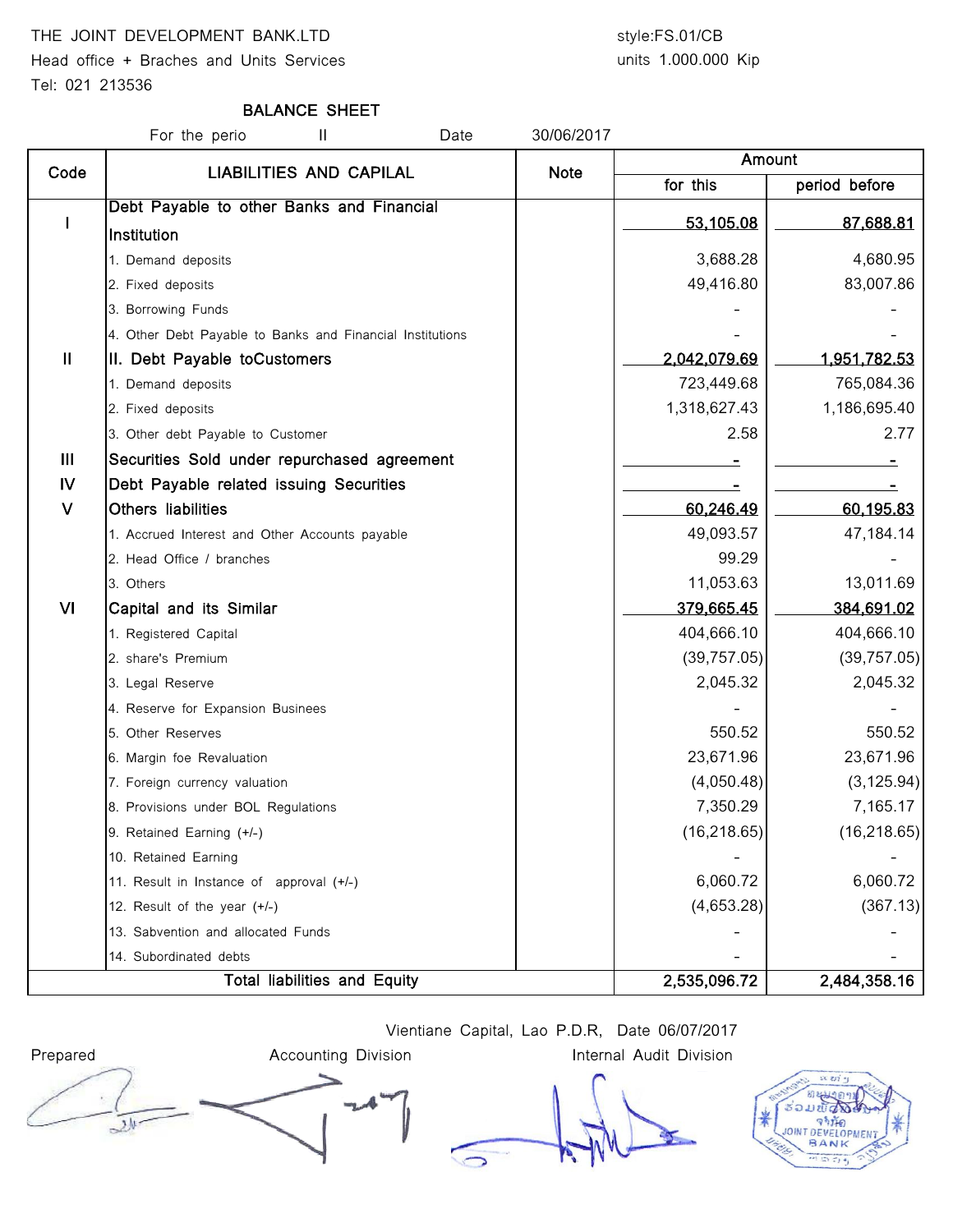THE JOINT DEVELOPMENT BANK.LTD style:FS.02/CB

Head office + Braches and Units Services

### units 1.000.000 Kip

Tel: 021 213536

#### STATEMENT OF INCOME

|                | For the perio<br>Ш<br>Date                                                        | 30/06/2017 |            |               |
|----------------|-----------------------------------------------------------------------------------|------------|------------|---------------|
| Code           | Item                                                                              |            | Amount     |               |
|                |                                                                                   | Note       | for this   | period before |
|                | A. Operating Incomes and Expenses                                                 |            |            |               |
| 1              | + Interest Income and its equivalents                                             |            | 69,177.33  | 34,327.75     |
|                | Interest and its equivalents from Inter banks<br>1.1                              |            | 854.89     | 854.89        |
|                | Interest and its equivalents from Customer<br>1.2                                 |            | 68,322.44  | 33,472.86     |
|                | 1.3 Interest for Securities purchased under resale agreement                      |            |            |               |
|                | 1.4 Interest and its equivalents from Investment in Securities                    |            |            |               |
|                | 1.5 Other Interest                                                                |            |            |               |
| $\overline{2}$ | - Interest Expenes and its equivalents                                            |            | 46,410.90  | 22,172.63     |
|                | 2.1 Interest Expenses and its equivalents on inter bank                           |            | 1,182.04   | 490.56        |
|                | 2.2 Interest Expenes and its equivalents on Customer                              |            | 45,025.11  | 21,590.82     |
|                | 2.3 Interest Expenses on Securities sold under repurchased agreement              |            | 203.75     | 91.25         |
|                | 2.4 Interest Expense on Certificates of deposit                                   |            |            |               |
|                | 2.5 Interest and Interest Equivalent                                              |            |            |               |
| 3              | +/- Gain(or loss) on trading Gold and other precious metals                       |            |            |               |
|                | I. Incomes - Expense Interest margin                                              |            | 115,588.23 | 56,500.38     |
| 4              | 4. Incomes from leasing and lease available to buy                                |            | 36.76      | 17.52         |
| 5              | 5. Expenses on leasing and Lease available to buy                                 |            |            |               |
| 6              | 6. Incomes from rent                                                              |            |            |               |
| 7              | 7. Expenses on rent                                                               |            |            |               |
| 8              | 8. Expenses from Capital and from stock holders                                   |            | 160.00     |               |
| 9              | 9. Incomes from Commissions and financial Services                                |            | 22,583.55  | 11,033.65     |
| 10             | 10. Expenses Commissions and financial Services                                   |            | 4,796.22   | 2,493.95      |
| 11             | 11. Profit or loss on Trading Security                                            |            |            |               |
| 12             | 12. Profit or loss from Security AvailableCE for sale                             |            |            |               |
| 13             | 13. Net Profit or loss on foreign Exchange                                        |            | 750.13     | 394.96        |
| 14             | 14. Net Profit or loss on trading Conditional Instrument                          |            |            |               |
|                | II. Net Operating Income                                                          |            | 143,914.89 | 70,440.46     |
|                | + Income and expenditure                                                          |            |            |               |
| 15             | 15. Other operating Incomes                                                       |            | 38,103.13  | 18,651.32     |
| 16             | 16. Administation Expenses                                                        |            | 32,546.84  | 15,704.71     |
|                | 16.1 Employee Expenses                                                            |            | 18,927.45  | 8,799.35      |
|                | 16.2 Other Adminitrative Expenses                                                 |            | 13,619.39  | 6,905.35      |
| 17             | 17. Amortization and depreciation expenses trangible and intrangible fixed assets |            | 11,835.62  | 5,764.95      |
| 18             | 18. Other Operating Expense in Business                                           |            | 38,764.25  | 18,673.91     |
| 19             | 19. Net Income or Expenses on Revalution Debt and off- B/S items                  |            | 2,975.01   | 548.82        |
|                | 19.1 Depreciation on debt and Debt Payable                                        |            | 2,042.68   | 265.50        |
|                | 19.2 Reverse depreciation on debt and income from write off Debt                  |            | 932.33     | 283.32        |
| 20             | 20. Net Income or Expenses to change fixed financial valuable                     |            |            |               |
|                | III. Incomes and Expenses                                                         |            | 124,224.85 | 59,343.71     |
|                | IV. Item Extraordinary before Resulf                                              |            | 19,690.04  | 11,096.75     |
| 21             | 21. Income taxes                                                                  |            |            |               |
|                |                                                                                   |            |            | (367.13)      |
|                | VI. Resulting in net                                                              |            | (4,653.28) |               |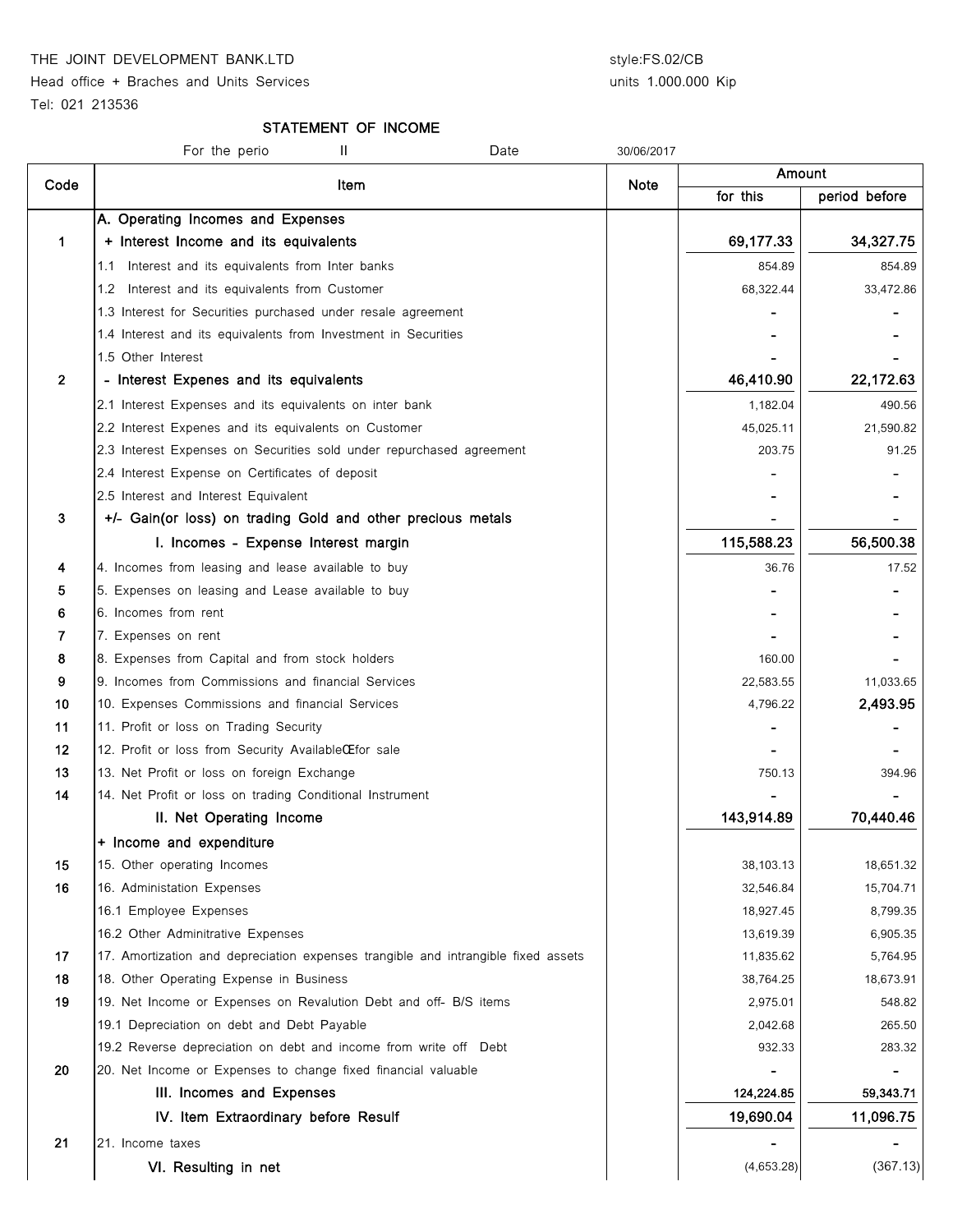| 22 | 22. Changes in additional funds from asset valuation          | 23.671.96                | 23.671.96 |
|----|---------------------------------------------------------------|--------------------------|-----------|
|    | [23. Profit (loss) from valuation of securities for sale      | $\overline{\phantom{0}}$ |           |
|    | 24. Tax profits arising from elements outside business income | $\sim$                   | $\sim$    |
|    | Total profit (loss) in Business Net (22+23+24)                | 23.671.96                | 23.671.96 |

Vientiane Capital, Lao P.D.R, Date 06/07/2017

Prepared **Accounting Division Accounting Division Internal Audit Division** 

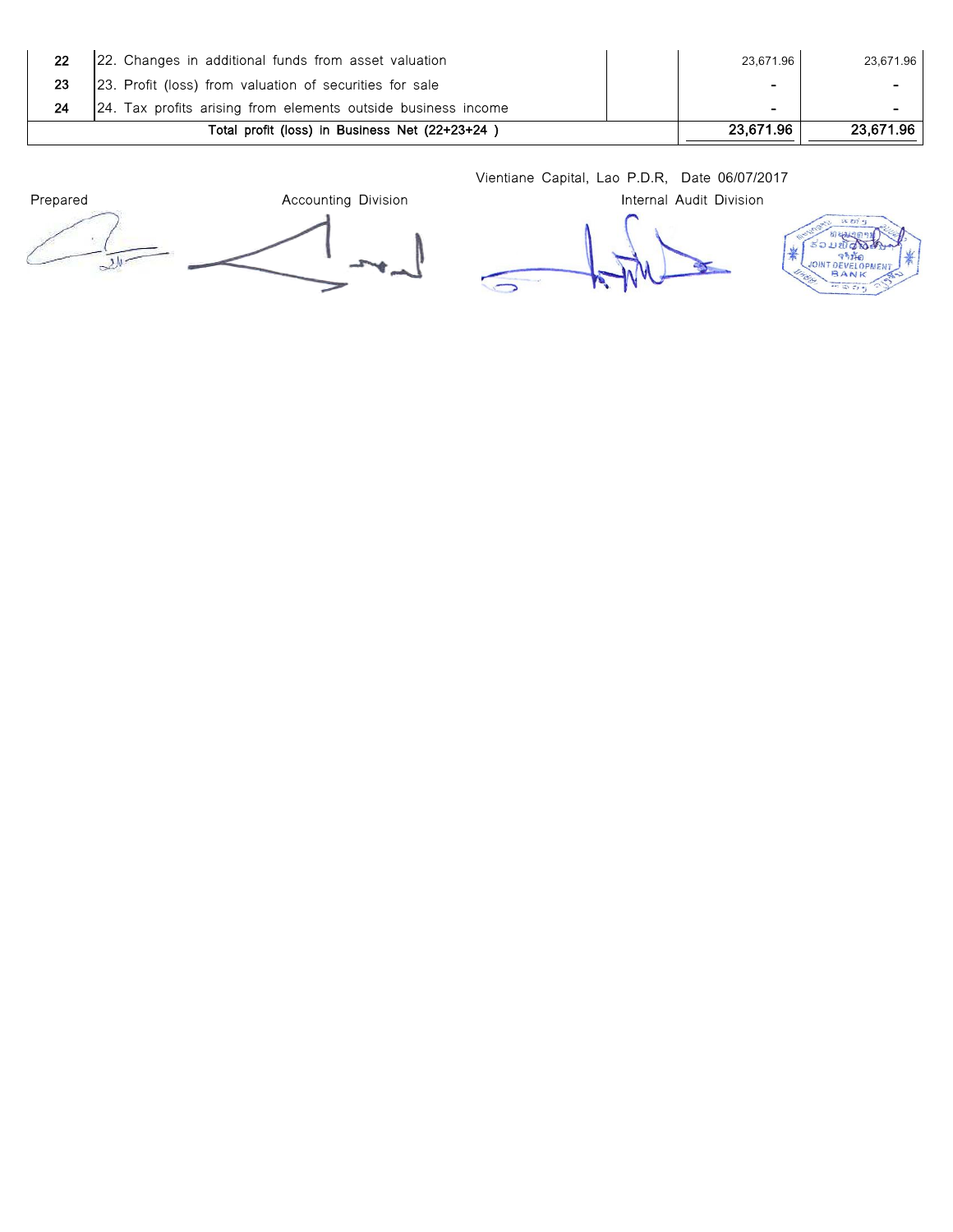# THE JOINT DEVELOPMENT BANK.LTD style:FS.01/CB

Head office + Braches and Units Services and Units 3.000.000 Kip

### STATEMENT OF CASH FLOWS

|              | Ш<br>Date<br>For the perio                                                         | 30/06/2017 |              |               |
|--------------|------------------------------------------------------------------------------------|------------|--------------|---------------|
| Code         | Item                                                                               | Note       | Amount       |               |
|              |                                                                                    |            | for this     | period before |
|              | A. Cash flow from business operation                                               |            | 6,060.72     | 6,060.72      |
| 1            | +/- Net benefit or loss in year                                                    |            | 6,060.72     | 6,060.72      |
|              | * Repricing item of benefit or loss balance as cash for income - expense           |            | 21,772.99    | 6,740.70      |
| $\mathbf{2}$ | + Net amortization and depreciation of fixed asset (substantial and insubstantial) |            | 11,835.62    | 5,764.95      |
| 3            | + Net amortization and depreciation of leasing asset and leasing asset for sale    |            |              |               |
| 4            | +/- Net depreciation of problem loan and NPL                                       |            | 1,116.89     | (11.28)       |
| 5            | + Net depreciation of investment asset and others                                  |            |              |               |
| 6            | + Net reserve deduction for risk and expenses                                      |            |              |               |
| 7            | + Net reserve deduction by regulation                                              |            | 776.85       | 633.58        |
| 8            | + Loss from sale of fixed assets (including software. C. US money)                 |            | (62, 640.64) | (62, 645.38)  |
| 9            | +/- Benefit from fixed asset sale (include financial fixed asset)                  |            |              |               |
| 10           | - Income equity from basic support fund                                            |            |              |               |
| 11           | +/- Changes in receivable interest items and other expense items                   |            | 14,115.58    | 10,833.36     |
| 12           | +/- Changes in receivable interest items and other income items                    |            | 49,093.57    | 47,184.14     |
| 13           | Profits from foreign                                                               |            | 7,475.12     | 4,981.32      |
|              | I. Net cash flow from operation activity before changes in assets and              |            |              |               |
|              | revolving liabilities of the bank (1 to 11)                                        |            | 27,833.71    | 12,801.42     |
|              | * Changes (increase or decrease) in revolving assets                               |            |              |               |
| 14           | +/- Fixed deposits at Central Bank                                                 |            |              |               |
| 15           | +/- Fixed deposits in other banks                                                  |            |              |               |
| 16<br>17     | +/- Fixed deposit in CB and FI                                                     |            | 1,429,359.81 | 1,392,604.39  |
| 18           | +/- Asset purchase with resale agreement<br>+/- Assets for commerce                |            | 4,300.00     | 4,300.00      |
| 19           | +/- Assets for sale                                                                |            |              |               |
| 20           | +/- Money for loan and advance for customer                                        |            | 1,417,326.78 | 1,374,676.68  |
| 21           | +/- Other assets                                                                   |            | 17,248.53    | 18,398.30     |
|              | II. Net cash flow from changes in revolving liabilities (12 to 17)                 |            | 2,833,738.06 | 2,753,182.77  |
|              | * Changes (increase or decrease) in revolving assets                               |            |              |               |
| 22           | +/- Fixed deposit of CB and FI                                                     |            |              |               |
| 23           | +/- Other accounts to send to other banks                                          |            | 489.27       | 1,183.20      |
| 24           | +/- Debt to pay for customer                                                       |            | 2,042,079.70 | 1,951,782.54  |
| 25           | +/- Asset sale with repurchase agreement                                           |            |              |               |
| 26           | +/- Other liabilities                                                              |            | 11,047.64    | 13,007.46     |
|              | III. Cash flow from changes in revolving liabilities (18 to 21)                    |            | 2,053,616.61 | 1,965,973.20  |
|              | IV. Net cash flow from business operation $(I + II + III)$                         |            | 4,915,188.38 | 4,731,957.39  |
|              | B. Cash flow from investment activities                                            |            |              |               |
| 27           | +/- Increase or decrease in investment assets                                      |            |              |               |
| 28           | +/- Increase or decrease in investment as group enterprise, joint venture company  |            |              |               |
| 29           | +/- Increase or decrease in fixed assets                                           |            | 274,881.54   | 270,062.07    |
|              | V. Net cash flow from investment activities (22 to 24)                             |            | 274,881.54   | 270,062.07    |
|              | C. Cash flow from earning activities                                               |            |              |               |
| 30           | +/- Increase or decrease in the loan                                               |            |              |               |
| 31           | +/- Increase or decrease in the share distribution                                 |            | 1,600.22     | 1,497.41      |
| 32           | + Integrated capital to receive in year                                            |            | 404,666.10   | 404,666.10    |
|              |                                                                                    |            |              |               |